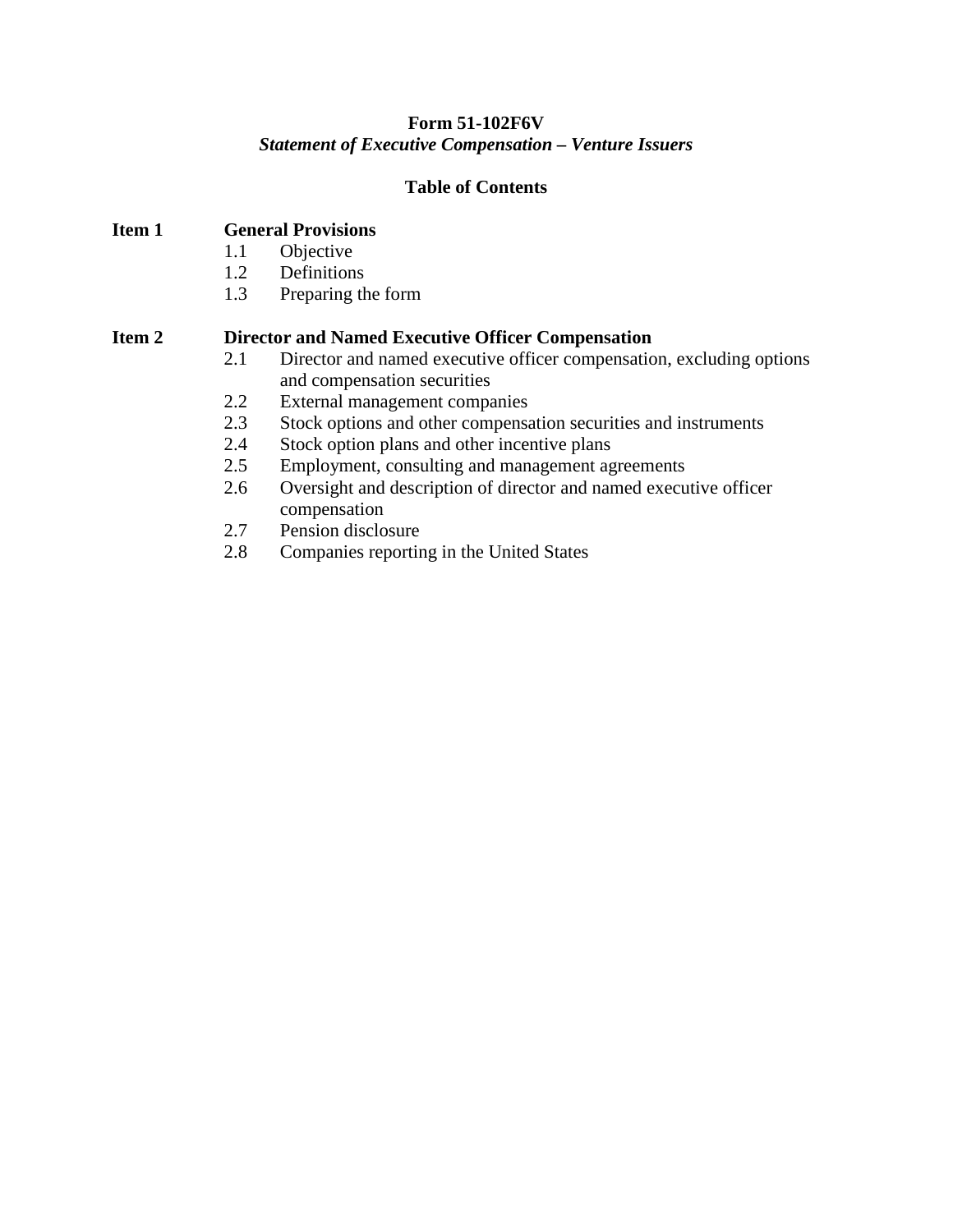### **Form 51-102F6V** *Statement of Executive Compensation – Venture Issuers*

## **ITEM 1 – GENERAL PROVISIONS**

### **1.1 Objective**

All direct and indirect compensation provided to certain executive officers and directors for, or in connection with, services they have provided to the company or a subsidiary of the company must be disclosed in this form.

The objective of this disclosure is to communicate the compensation the company paid, made payable, awarded, granted, gave or otherwise provided to each named executive officer and director for the financial year, and the decision-making process relating to compensation. This disclosure will provide insight into executive compensation as a key aspect of the overall stewardship and governance of the company and will help investors understand how decisions about executive compensation are made.

A company's executive compensation disclosure under this form must satisfy this objective and subsections 9.3.1(1) or 11.6(1) of the Instrument.

While the objective of this disclosure is the same as the objective in section 1.1 of Form 51-102F6, this form is to be used by venture issuers only. Reporting issuers that are not venture issuers must complete Form 51-102F6.

## **1.2 Definitions**

If a term is used in this form but is not defined in this section, refer to subsection  $1.1(1)$ of the Instrument or to National Instrument 14-101 *Definitions*.

In this form,

**"company"** includes other types of business organizations such as partnerships, trusts and other unincorporated business entities;

**"compensation securities**" includes stock options, convertible securities, exchangeable securities and similar instruments including stock appreciation rights, deferred share units and restricted stock units granted or issued by the company or one of its subsidiaries for services provided or to be provided, directly or indirectly, to the company or any of its subsidiaries;

**"external management company"** includes a subsidiary, affiliate or associate of the external management company;

"**named executive officer**" or "**NEO**" means each of the following individuals: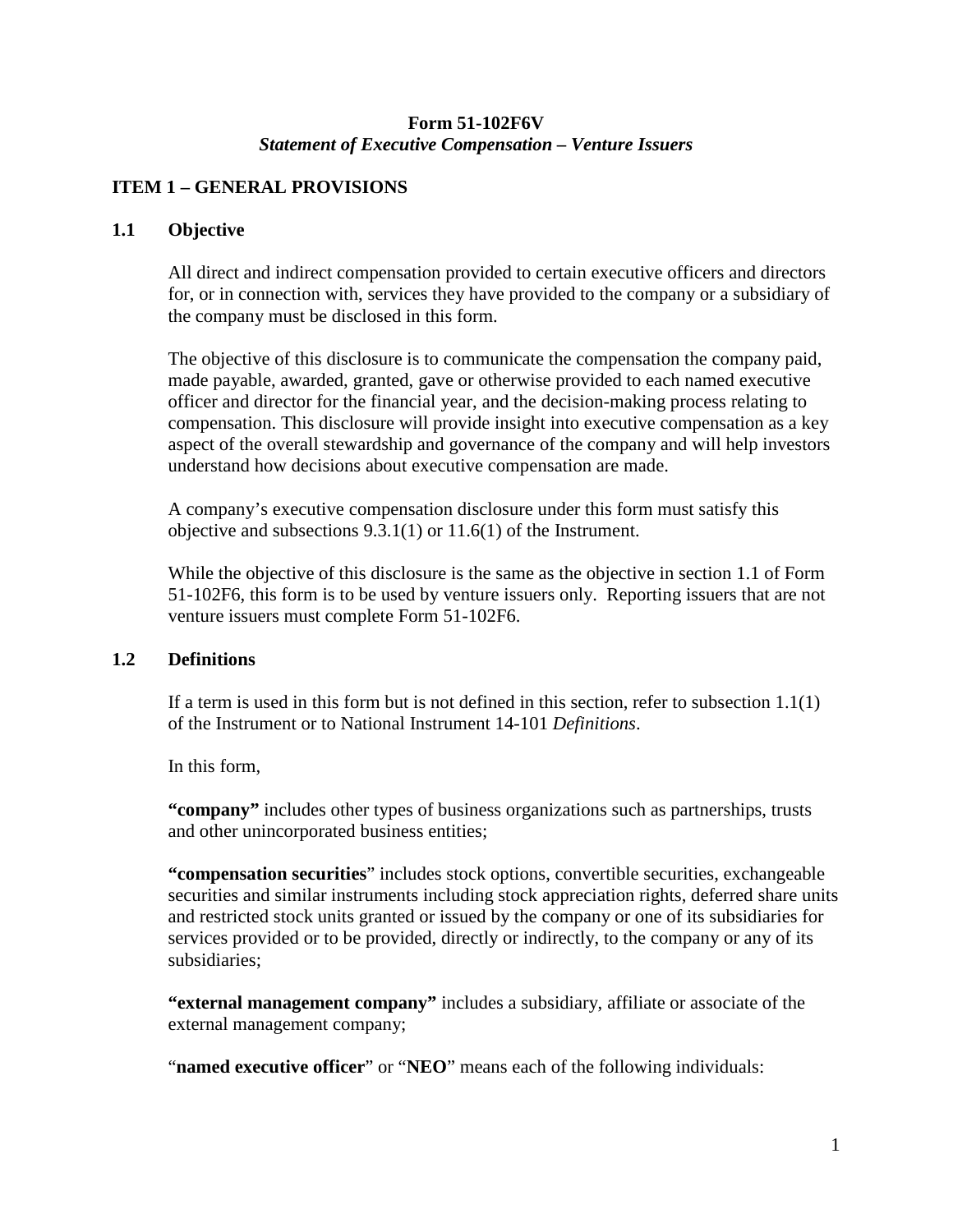- (a) each individual who, in respect of the company, during any part of the most recently completed financial year, served as chief executive officer, including an individual performing functions similar to a chief executive officer;
- (b) each individual who, in respect of the company, during any part of the most recently completed financial year, served as chief financial officer, including an individual performing functions similar to a chief financial officer;
- (c) in respect of the company and its subsidiaries, the most highly compensated executive officer other than the individuals identified in paragraphs (a) and (b) at the end of the most recently completed financial year whose total compensation was more than \$150,000, as determined in accordance with subsection 1.3(5), for that financial year;
- (d) each individual who would be a named executive officer under paragraph (c) but for the fact that the individual was not an executive officer of the company, and was not acting in a similar capacity, at the end of that financial year;

**"plan"** includes any plan, contract, authorization, or arrangement, whether or not set out in any formal document, where cash, compensation securities or any other property may be received, whether for one or more persons;

"**underlying securities**" means any securities issuable on conversion, exchange or exercise of compensation securities.

# **1.3 Preparing the form**

## **(1) All compensation to be included**

- (a) When completing this form, the company must disclose all compensation paid, payable, awarded, granted, given, or otherwise provided, directly or indirectly, by the company, or a subsidiary of the company, to each named executive officer and director, in any capacity, including, for greater certainty, all plan and non-plan compensation, direct and indirect pay, remuneration, economic or financial award, reward, benefit, gift or perquisite paid, payable, awarded, granted, given, or otherwise provided to the named executive officer or director for services provided and for services to be provided, directly or indirectly, to the company or a subsidiary of the company.
- (b) If an item of compensation is not specifically mentioned or described in this form, disclose it in the column "Value of all other compensation" of the table in section 2.1.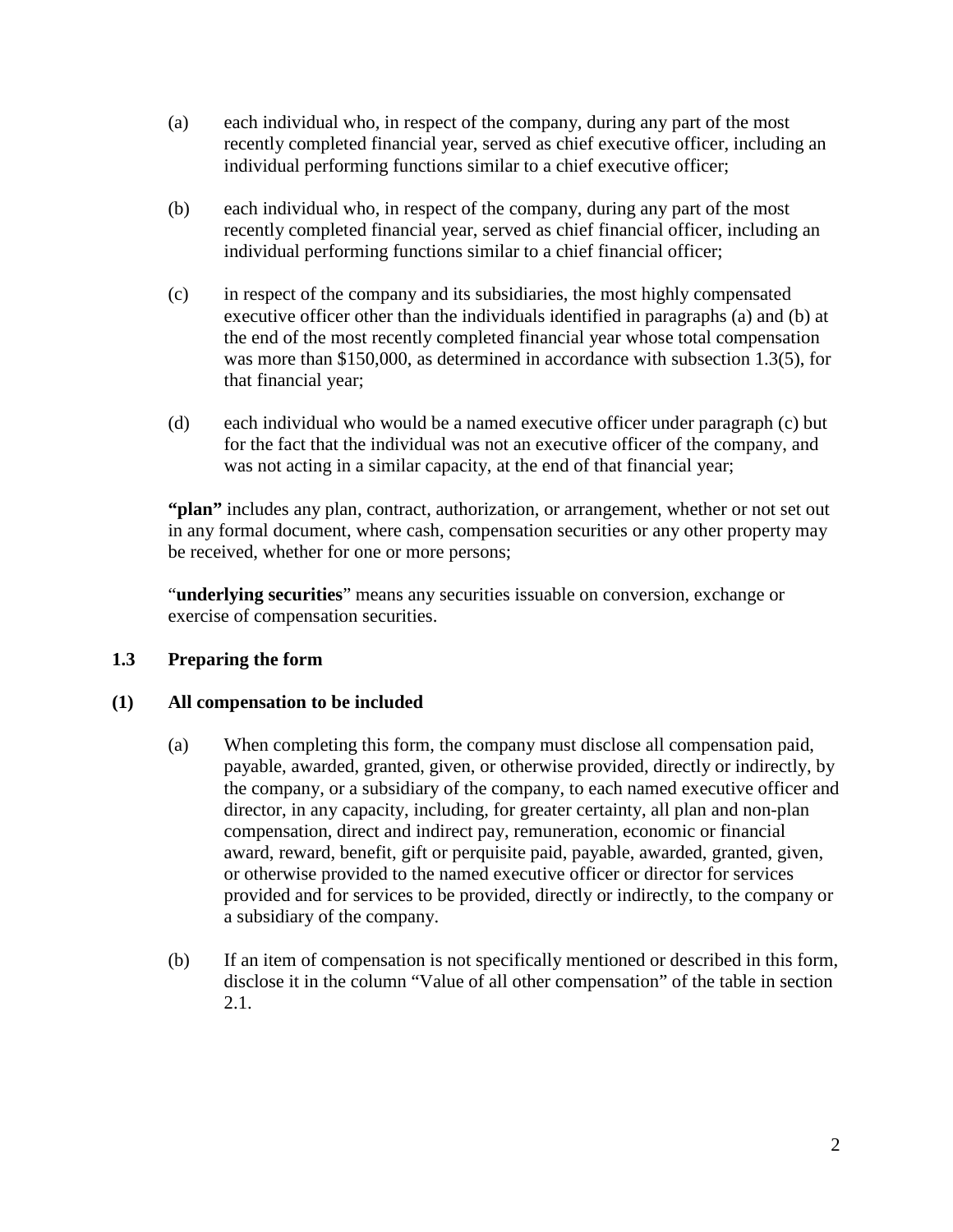### *Commentary*

- *1. Unless otherwise specified, information required to be disclosed under this form may be prepared in accordance with the accounting principles the company uses to prepare its financial statements, as permitted by National Instrument 52-107 Acceptable Accounting Principles and Auditing Standards.*
- *2. The definition of "director" under securities legislation includes an individual who acts in a capacity similar to that of a director.*

## **(2) Departures from format**

- (a) Although the required disclosure must be made in accordance with this form, the disclosure may
	- (i) omit a table, column of a table, or other prescribed information, if it does not apply, and
	- (ii) add a table, column, or other information if
		- (A) necessary to satisfy the objective in section 1.1, and
		- (B) to a reasonable person, the table, column, or other information does not detract from the prescribed information in the table in section 2.1.
- (b) Despite paragraph (a), a company must not add a column to the table in section 2.1.

## **(3) Information for full financial year**

- (a) If a named executive officer acted in that capacity for the company during part of a financial year for which disclosure is required in the table in section 2.1, provide details of all of the compensation that the named executive officer received from the company for that financial year. This includes compensation the named executive officer earned in any other position with the company during the financial year.
- (b) Do not annualize compensation in a table for any part of a year when a named executive officer was not in the service of the company. Annualized compensation may be disclosed in a footnote.

## **(4) Director and named executive officer compensation**

(a) Disclose any compensation awarded to, earned by, paid to, or payable to each director and named executive officer, in any capacity with respect to the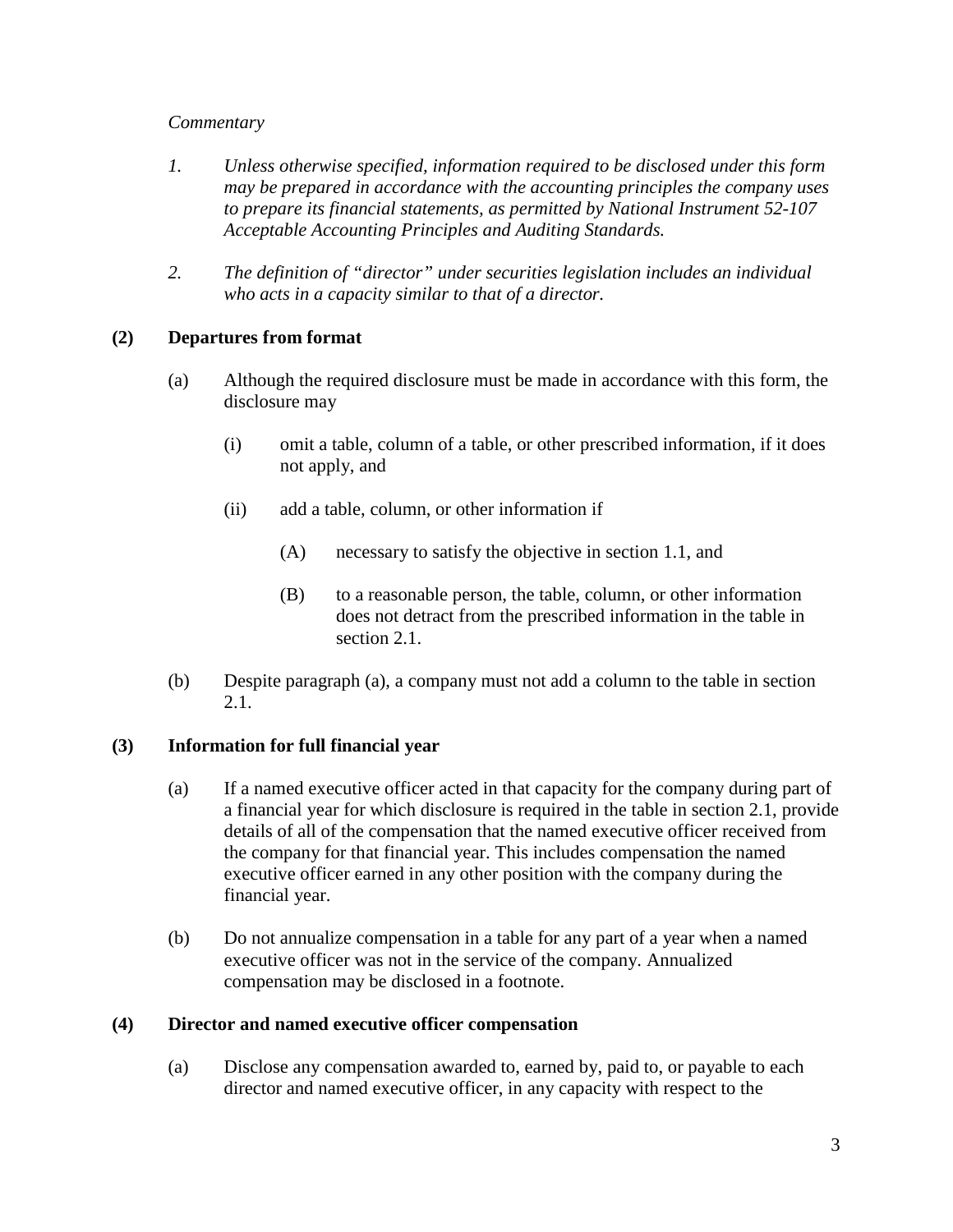company. Compensation to directors and named executive officers must include all compensation from the company and its subsidiaries.

(b) Disclose any compensation awarded to, earned by, paid to, or payable to, a named executive officer, or director, in any capacity with respect to the company, by another person or company.

## **(5) Determining if an individual is a named executive officer**

For the purpose of calculating total compensation awarded to, earned by, paid to, or payable to an executive officer under paragraph (c) of the definition of named executive officer,

- (a) use the total compensation that would be reported for that executive officer in the table in section 2.1, as if the executive officer were a named executive officer for the company's most recently completed financial year, and
- (b) exclude any compensation disclosed in the column "Value of all other compensation" of the table in section 2.1.

## *Commentary*

*The \$150,000 threshold in paragraph (c) of the definition of named executive officer only applies when determining who is a named executive officer in a company's most recently completed financial year. If an individual is a named executive officer in the most recently completed financial year, disclosure of compensation in the prior years must be provided even if total compensation in a prior year is less than \$150,000.* 

## **(6) Compensation to associates**

Disclose any awards, earnings, payments, or payables to an associate of a named executive officer, or of a director, as a result of compensation awarded to, earned by, paid to, or payable to the named executive officer or the director, in any capacity with respect to the company.

## **(7) Currencies**

- (a) Companies must report amounts required by this form in Canadian dollars or in the same currency that the company uses for its financial statements. A company must use the same currency in all of the tables of this form.
- (b) If compensation awarded to, earned by, paid to, or payable to a named executive officer or director was in a currency other than the currency reported in the prescribed tables of this form, state the currency in which compensation was awarded, earned, paid, or payable, disclose the currency exchange rate and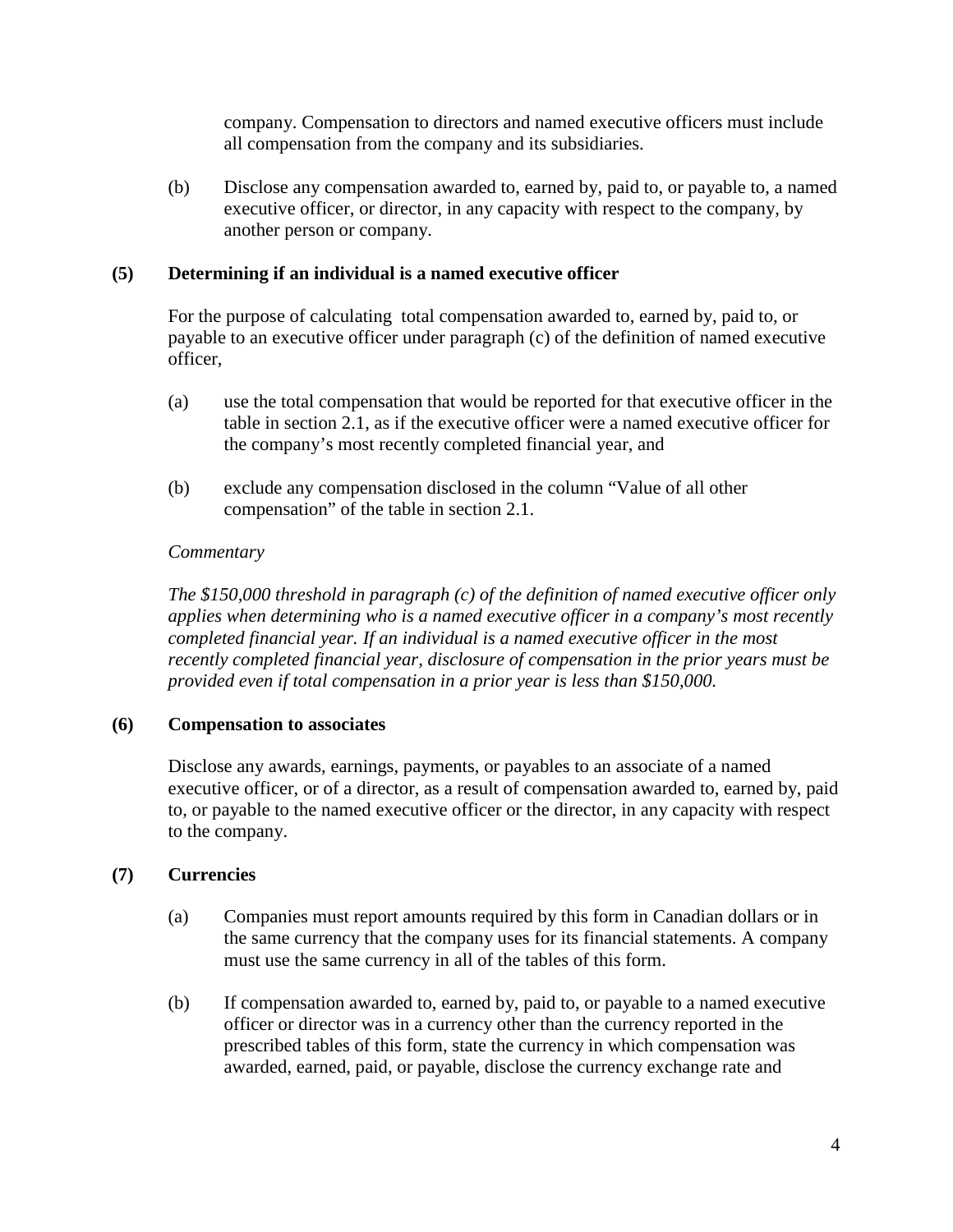describe the methodology used to translate the compensation into Canadian dollars or the currency that the company uses in its financial statements.

## **(8) New reporting issuers**

- (a) A company is not required to provide information for a completed financial year if the company was not a reporting issuer at any time during the most recently completed financial year, unless the company became a reporting issuer as a result of a restructuring transaction.
- (b) If the company was not a reporting issuer at any time during the most recently completed financial year and the company is completing this form because it is preparing a prospectus, discuss all significant elements of the compensation to be awarded to, earned by, paid to, or payable to named executive officers and directors of the company once it becomes a reporting issuer, to the extent this compensation has been determined.

## **(9) Plain language**

Information required to be disclosed under this form must be clear, concise, and presented in such a way that it provides a person, applying reasonable effort, an understanding of

- (a) how decisions about named executive officer and director compensation are made, and
- (b) how specific named executive officer and director compensation relates to the overall stewardship and governance of the company.

## *Commentary*

*Refer to the plain language principles listed in section 1.5 of Companion Policy 51- 102CP Continuous Disclosure Obligations for further guidance.*

# **ITEM 2 – DIRECTOR AND NAMED EXECUTIVE OFFICER COMPENSATION**

## **2.1 Director and named executive officer compensation, excluding compensation securities**

(1) Using the following table, disclose all compensation referred to in subsection 1.3(1) of this form for each of the two most recently completed financial years, other than compensation disclosed under section 2.3.

## *Commentary*

*For venture issuers, compensation includes payments, grants, awards, gifts and benefits including, but not limited to,*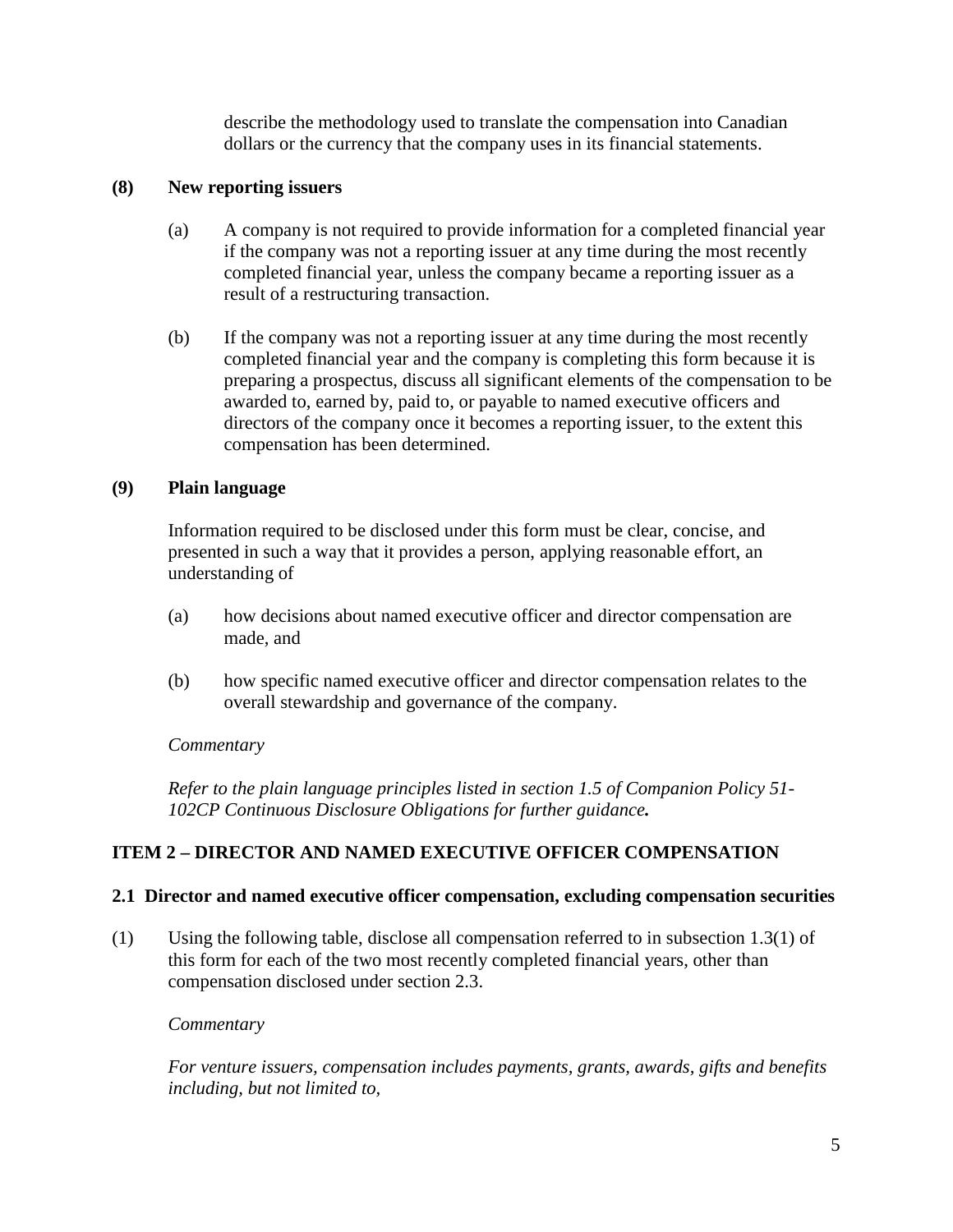- *salaries,*
- *consulting fees,*
- *management fees,*
- *retainer fees,*
- *bonuses,*
- *committee and meeting fees,*
- *special assignment fees,*
- *pensions and employer paid RRSP contributions,*
- *perquisites such as*
	- o *car, car lease, car allowance or car loan,*
	- o *personal insurance,*
	- o *parking,*
	- o *accommodation, including use of vacation accommodation,*
	- o *financial assistance,*
	- o *club memberships,*
	- o *use of corporate motor vehicle or aircraft,*
	- o *reimbursement for tax on perquisites or other benefits, and*
	- o *investment-related advice and expenses.*

| Table of compensation excluding compensation securities |      |                                                                   |                     |                                               |                                |                                              |                                     |  |
|---------------------------------------------------------|------|-------------------------------------------------------------------|---------------------|-----------------------------------------------|--------------------------------|----------------------------------------------|-------------------------------------|--|
| <b>Name</b><br>and<br>position                          | Year | Salary,<br>consulting<br>fee,<br>retainer or<br>commission<br>\$) | <b>Bonus</b><br>\$) | <b>Committee</b><br>or meeting<br>fees<br>\$) | Value of<br>perquisites<br>\$) | Value of all<br>other<br>compensation<br>\$) | <b>Total</b><br>compensation<br>\$) |  |
|                                                         |      |                                                                   |                     |                                               |                                |                                              |                                     |  |
|                                                         |      |                                                                   |                     |                                               |                                |                                              |                                     |  |
|                                                         |      |                                                                   |                     |                                               |                                |                                              |                                     |  |
|                                                         |      |                                                                   |                     |                                               |                                |                                              |                                     |  |

- (2) In the table required under subsection (1), disclose compensation of each named executive officer first, followed by compensation of any director who is not a named executive officer.
- (3) If the individual is a named executive officer and a director, state both positions in the column entitled "Name and position". In a footnote to the table, identify how much compensation the NEO received for each position.
- (4) In the column entitled "Value of perquisites", include perquisites provided to an NEO or director that are not generally available to all employees and that, in aggregate, are greater than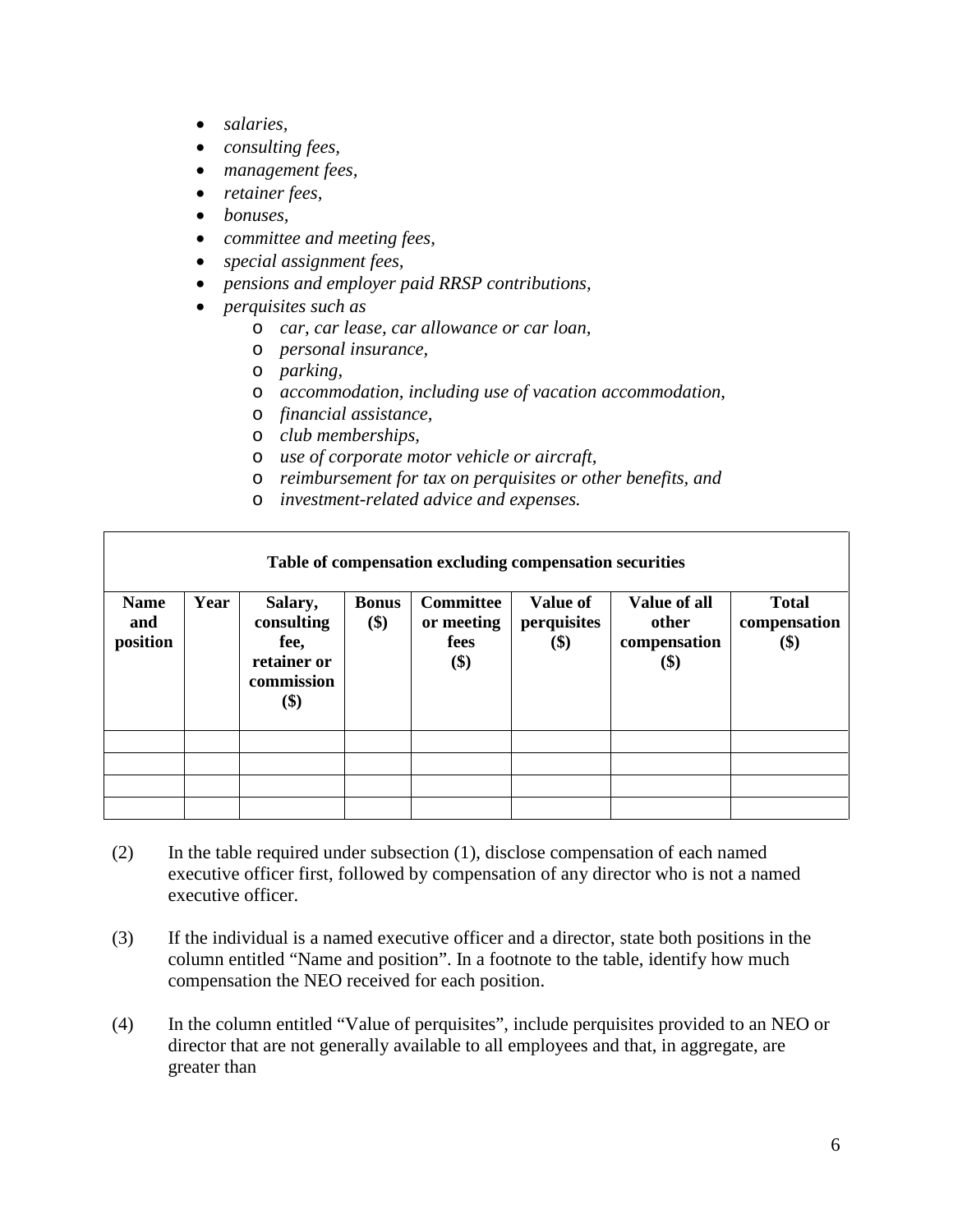- (a) \$15,000, if the NEO or director's total salary for the financial year is \$150,000 or less,
- (b) 10% of the NEO or director's salary for the financial year, if the NEO or director's total salary for the financial year is greater than \$150,000 but less than \$500,000, or
- (c) \$50,000, if the NEO or director's total salary for the financial year is \$500,000 or greater.

Value these items on the basis of the aggregate incremental cost to the company and its subsidiaries. Describe in a footnote the methodology used for computing the aggregate incremental cost to the company.

Provide a note to the table to disclose the nature of each perquisite provided that equals or exceeds 25% of the total value of perquisites provided to that named executive officer or director, and how the value of the perquisite was calculated, if it is not provided in cash.

### *Commentary*

*For the purposes of the column entitled "Value of perquisites", an item is generally a perquisite if it is not integrally and directly related to the performance of the director or named executive officer's duties. If something is necessary for a person to do his or her job, it is integrally and directly related to the job and is not a perquisite, even if it also provides some amount of personal benefit.*

- (5) If non-cash compensation, other than compensation required to be disclosed in section 2.3, was provided or is payable, disclose the fair market value of the compensation at the time it was earned or, if it is not possible to calculate the fair market value, disclose that fact in a note to the table and the reasons why.
- (6) In the column entitled "Value of all other compensation", include all of the following:
	- (a) any incremental payments, payables and benefits to a named executive officer or director that were triggered by, or resulted from, a scenario listed in subsection 2.5(2) that occurred before the end of the applicable financial year,
	- (b) all compensation relating to defined benefit or defined contribution plans including service costs and other compensatory items such as plan changes and earnings that are different from the estimated earnings for defined benefit plans and above market earnings for defined contribution plans.

## *Commentary*

*The disclosure of defined benefit or defined contribution plans relates to all plans that provide for the payment of pension plan benefits. Use the same amounts indicated in*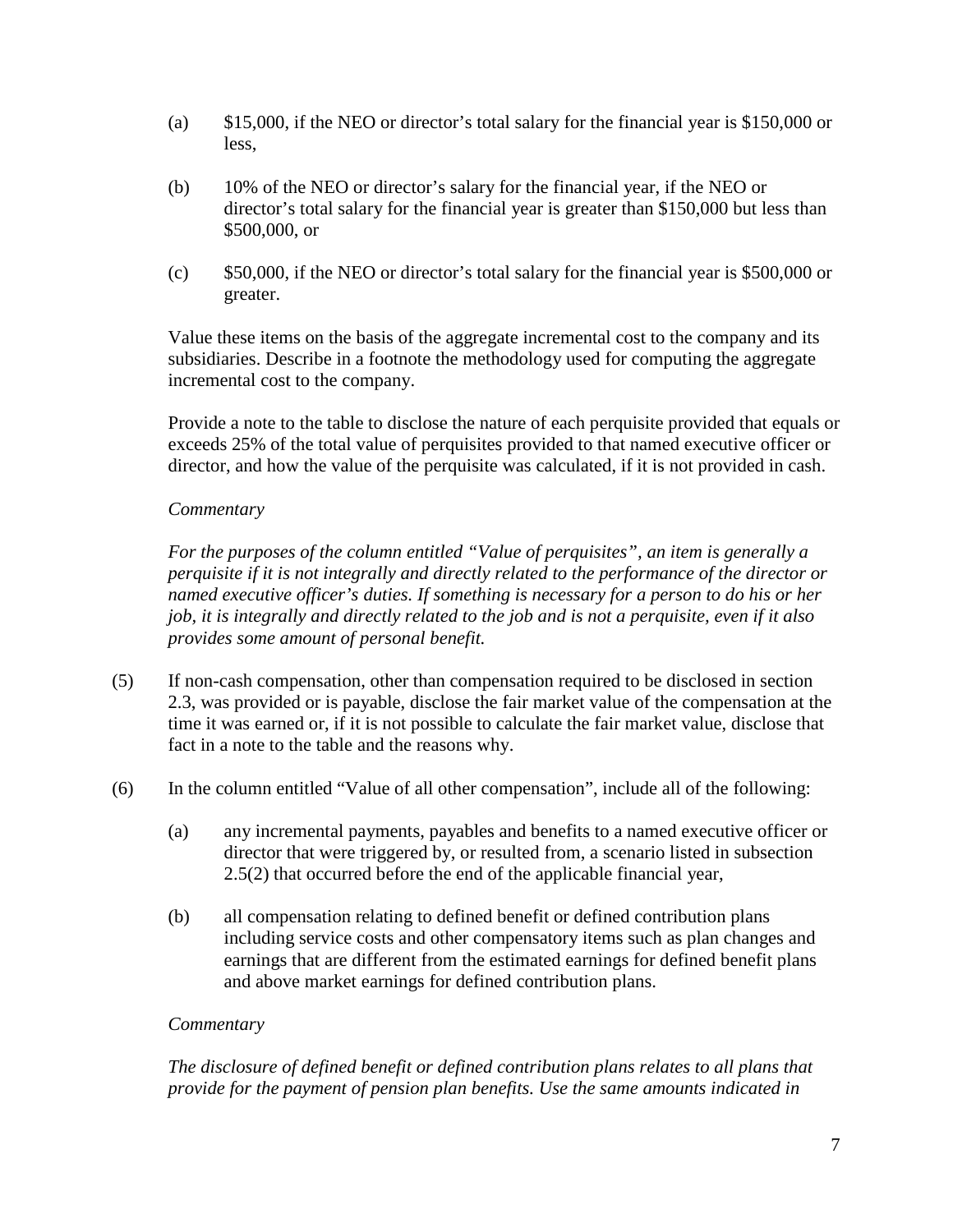*column (e) of the defined benefit plan table required by section 2.7 for the applicable financial year and the amounts included in column (c) of the defined contribution plan table required by section 2.7 for the applicable financial year.* 

- (7) Despite subsection (1), it is not necessary to disclose Canada Pension Plan, similar government plans and group life, health, hospitalization, medical reimbursement and relocation plans that do not discriminate in scope, terms or operation that are generally available to all salaried employees.
- (8) If a director or named executive officer has served in that capacity for only part of a year, indicate the number of months he or she has served; do not annualize the compensation.
- (9) Provide notes to the table to disclose each of the following for the most recently completed financial year only:
	- (a) compensation paid or payable by any person or company other than the company in respect of services provided to the company or its subsidiaries, including the identity of that other person or company;
	- (b) compensation paid or payable indirectly to the director or named executive officer and, in such case, the amount of compensation, to whom it is paid or payable and the relationship between the director or named executive officer and such other person or company;
	- (c) for the column entitled "Value of all other compensation", the nature of each form of other compensation paid or payable that equals or exceeds 25% of the total value of other compensation paid or payable to that director or named executive officer, and how the value of such other compensation was calculated, if it is not paid or payable in cash.

## **2.2 External management companies**

- (1) If one or more individuals acting as named executive officers of the company are not employees of the company, disclose the names of those individuals.
- (2) If an external management company employs or retains one or more individuals acting as named executive officers or directors of the company and the company has entered into an understanding, arrangement or agreement with the external management company to provide executive management services to the company, directly or indirectly, disclose any compensation that
	- (a) the company paid directly to an individual employed, or retained by the external management company, who is acting as a named executive officer or director of the company;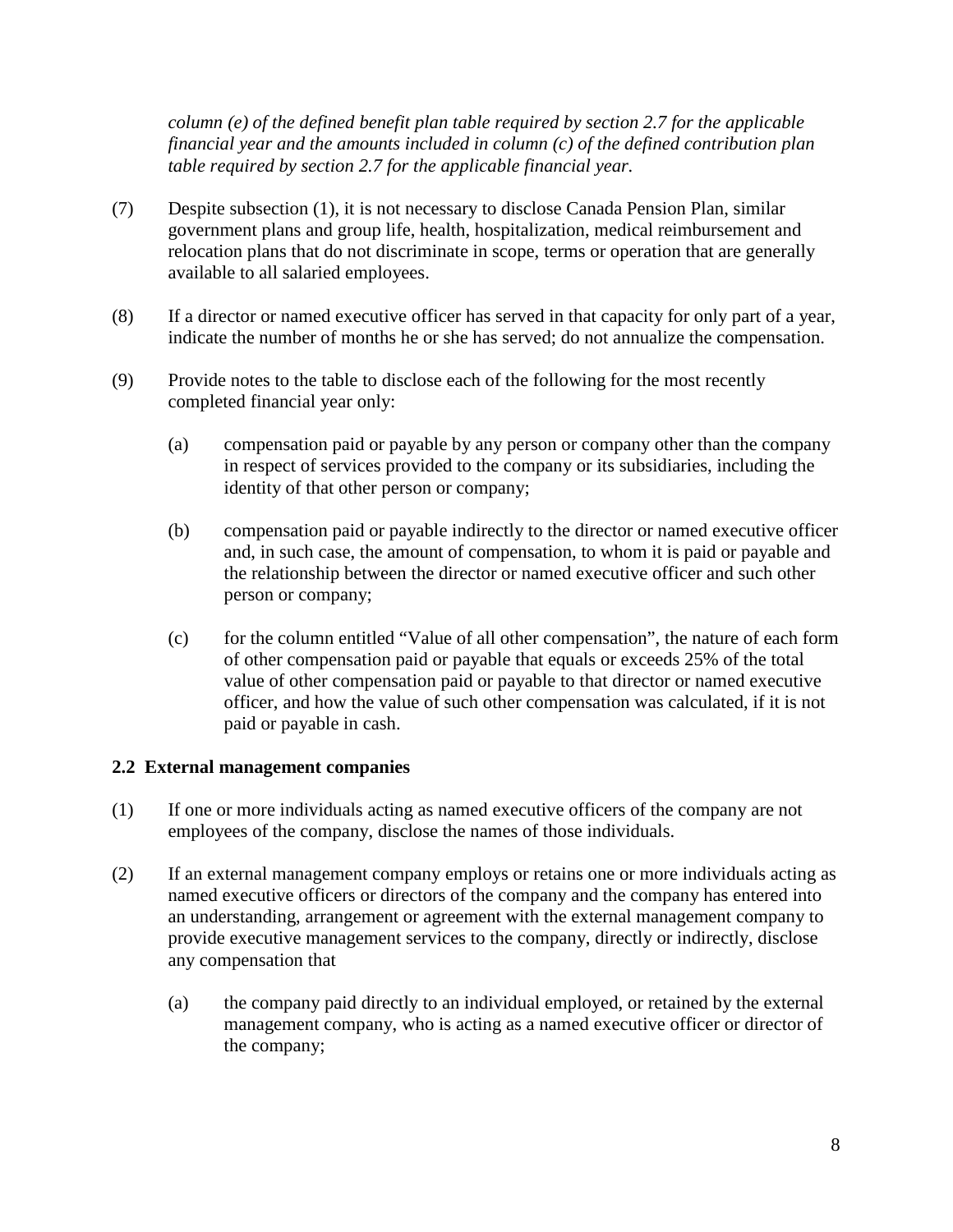- (b) the external management company paid to the individual that is attributable to the services they provided to the company, directly or indirectly.
- (3) If an external management company provides the company's executive management services and also provides executive management services to another company, disclose the entire compensation the external management company paid to the individual acting as a named executive officer or director, or acting in a similar capacity, in connection with services the external management company provided to the company, or the parent or a subsidiary of the company. If the management company allocates the compensation paid to a named executive officer or director, disclose the basis or methodology used to allocate this compensation.

### *Commentary*

*A named executive officer may be employed by an external management company and provide services to the company under an understanding, arrangement or agreement. In this case, references in this form to the chief executive officer or chief financial officer are references to the individuals who performed similar functions to that of the chief executive officer or chief financial officer. They are typically the same individuals who signed and filed annual and interim certificates to comply with National Instrument 52- 109 Certification of Disclosure in Issuers' Annual and Interim Filings.* 

### **2.3 Stock options and other compensation securities**

(1) Using the following table, disclose all compensation securities granted or issued to each director and named executive officer by the company or one of its subsidiaries in the most recently completed financial year for services provided or to be provided, directly or indirectly, to the company or any of its subsidiaries.

| <b>Compensation Securities</b> |                                            |                                                                                                                     |                                               |                                                     |                                                                                                   |                                                                                           |                       |  |  |
|--------------------------------|--------------------------------------------|---------------------------------------------------------------------------------------------------------------------|-----------------------------------------------|-----------------------------------------------------|---------------------------------------------------------------------------------------------------|-------------------------------------------------------------------------------------------|-----------------------|--|--|
| <b>Name</b><br>and<br>position | <b>Type of</b><br>compensation<br>security | Number of<br>compensation<br>securities,<br>number of<br>underlying<br>securities,<br>and<br>percentage of<br>class | Date<br>of<br>issue<br><sub>or</sub><br>grant | Issue,<br>conversion<br>or exercise<br>price<br>\$) | <b>Closing</b><br>price of<br>security or<br>underlying<br>security on<br>date of<br>grant<br>\$) | <b>Closing</b><br>price of<br>security or<br>underlying<br>security at<br>year end<br>\$) | <b>Expiry</b><br>date |  |  |
|                                |                                            |                                                                                                                     |                                               |                                                     |                                                                                                   |                                                                                           |                       |  |  |
|                                |                                            |                                                                                                                     |                                               |                                                     |                                                                                                   |                                                                                           |                       |  |  |
|                                |                                            |                                                                                                                     |                                               |                                                     |                                                                                                   |                                                                                           |                       |  |  |
|                                |                                            |                                                                                                                     |                                               |                                                     |                                                                                                   |                                                                                           |                       |  |  |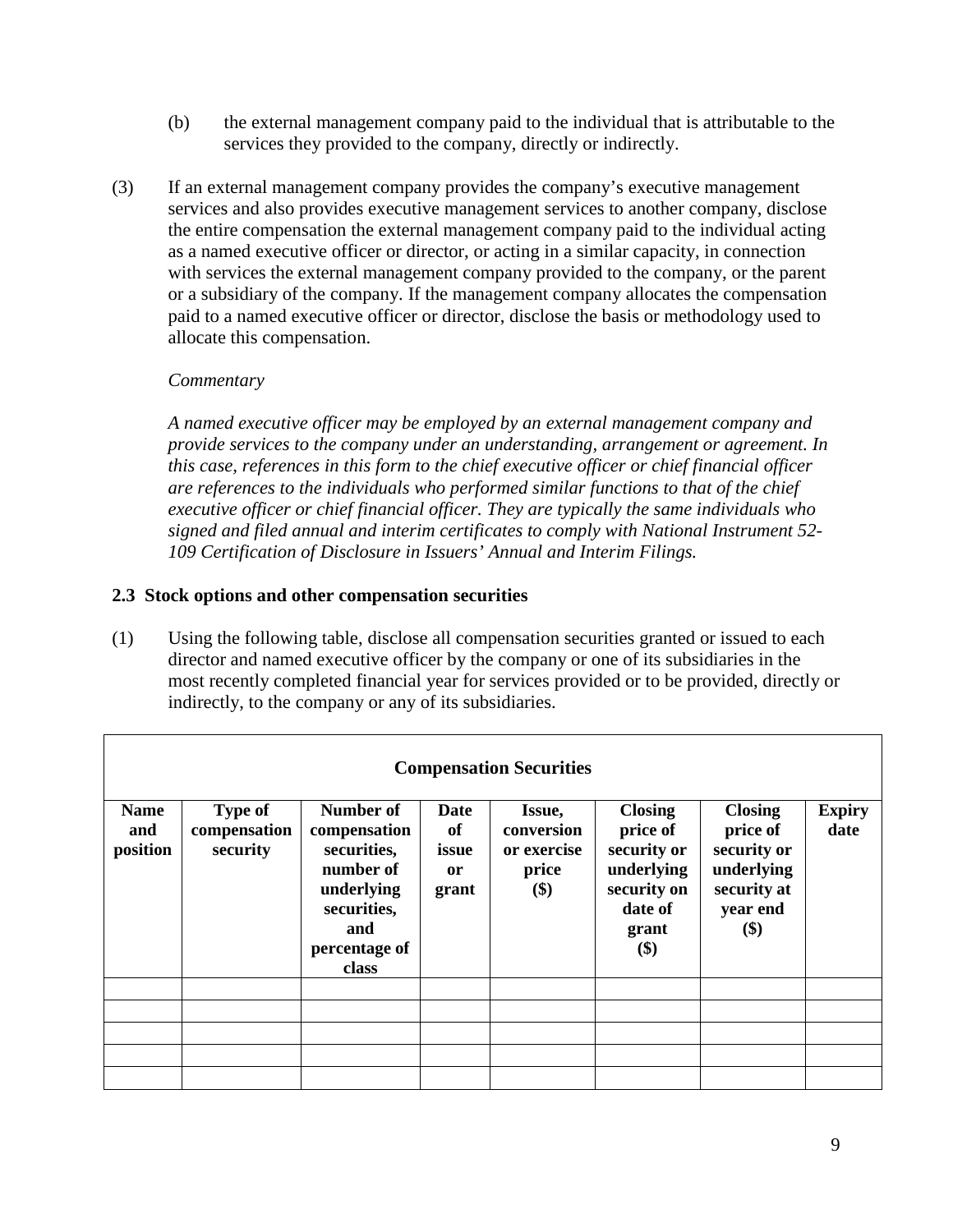- (2) Position the tables prescribed in subsections (1) and (4) directly after the table prescribed in section 2.1.
- (3) Provide notes to the table to disclose each of the following:
	- (a) the total amount of compensation securities, and underlying securities, held by each named executive officer or director on the last day of the most recently completed financial year end;
	- (b) any compensation security that has been re-priced, cancelled and replaced, had its term extended, or otherwise been materially modified, in the most recently completed financial year, including the original and modified terms, the effective date, the reason for the modification, and the name of the holder;
	- (c) any vesting provisions of the compensation securities;
	- (d) any restrictions or conditions for converting, exercising or exchanging the compensation securities.
- (4) Using the following table, disclose each exercise by a director or named executive officer of compensation securities during the most recently completed financial year.

| <b>Exercise of Compensation Securities by Directors and NEOs</b> |                                            |                                                                         |                                                    |                     |                                                                                |                                                                                                                   |                                                          |
|------------------------------------------------------------------|--------------------------------------------|-------------------------------------------------------------------------|----------------------------------------------------|---------------------|--------------------------------------------------------------------------------|-------------------------------------------------------------------------------------------------------------------|----------------------------------------------------------|
| <b>Name</b><br>and<br>position                                   | <b>Type of</b><br>compensation<br>security | <b>Number</b><br><sub>of</sub><br>underlying<br>securities<br>exercised | <b>Exercise</b><br>price<br>per<br>security<br>\$) | Date of<br>exercise | <b>Closing</b><br>price<br>per<br>security<br>on date<br>of<br>exercise<br>\$) | <b>Difference</b><br><b>between</b><br>exercise<br>price and<br>closing<br>price<br>on date of<br>exercise<br>\$) | <b>Total</b><br>value<br>on<br>exercise<br>date<br>$($)$ |
|                                                                  |                                            |                                                                         |                                                    |                     |                                                                                |                                                                                                                   |                                                          |
|                                                                  |                                            |                                                                         |                                                    |                     |                                                                                |                                                                                                                   |                                                          |
|                                                                  |                                            |                                                                         |                                                    |                     |                                                                                |                                                                                                                   |                                                          |
|                                                                  |                                            |                                                                         |                                                    |                     |                                                                                |                                                                                                                   |                                                          |
|                                                                  |                                            |                                                                         |                                                    |                     |                                                                                |                                                                                                                   |                                                          |

(5) For the tables prescribed in subsections (1) and (4), if the individual is a named executive officer and a director, state both positions in the columns entitled "Name and position".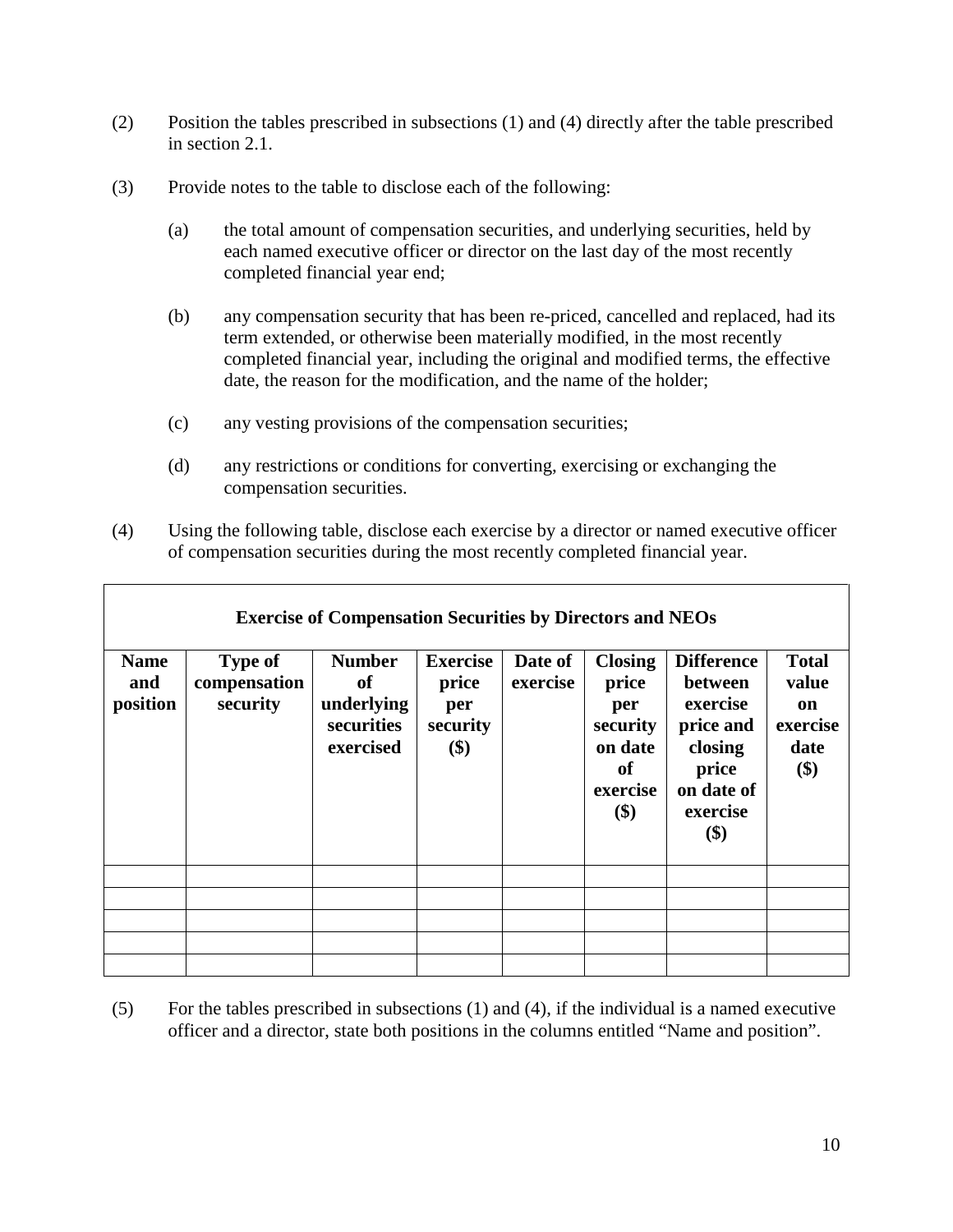### *Commentary*

*For the purposes of the column entitled "Total value on exercise date" multiply the number in the column entitled "Number of underlying securities exercised" by the number in the column entitled "Difference between exercise price and closing price on date of exercise".* 

## **2.4 Stock option plans and other incentive plans**

(1) Describe the material terms of each stock option plan, stock option agreement made outside of a stock option plan, plan providing for the grant of stock appreciation rights, deferred share units or restricted stock units and any other incentive plan or portion of a plan under which awards are granted.

#### *Commentary*

*Examples of material terms are vesting provisions, maximum term of options granted, whether or not a stock option plan is a rolling plan, the maximum number or percentage of options that can be granted, method of settlement.* 

- (2) Indicate for each such plan or agreement whether it has previously been approved by shareholders and, if applicable, when it is next required to be approved.
- (3) Disclosure is not required of plans, such as shareholder rights plans, that involve issuance of securities to all securityholders.

#### **2.5 Employment, consulting and management agreements**

- (1) Disclose the material terms of each agreement or arrangement under which compensation was provided during the most recently completed financial year or is payable in respect of services provided to the company or any of its subsidiaries that were
	- (a) performed by a director or named executive officer, or
	- (b) performed by any other party but are services typically provided by a director or a named executive officer.
- (2) For each agreement or arrangement referred to in subsection (1), disclose each of the following:
	- (a) the provisions, if any, with respect to change of control, severance, termination or constructive dismissal;
	- (b) the estimated incremental payments that are triggered by, or result from, change of control, severance, termination or constructive dismissal;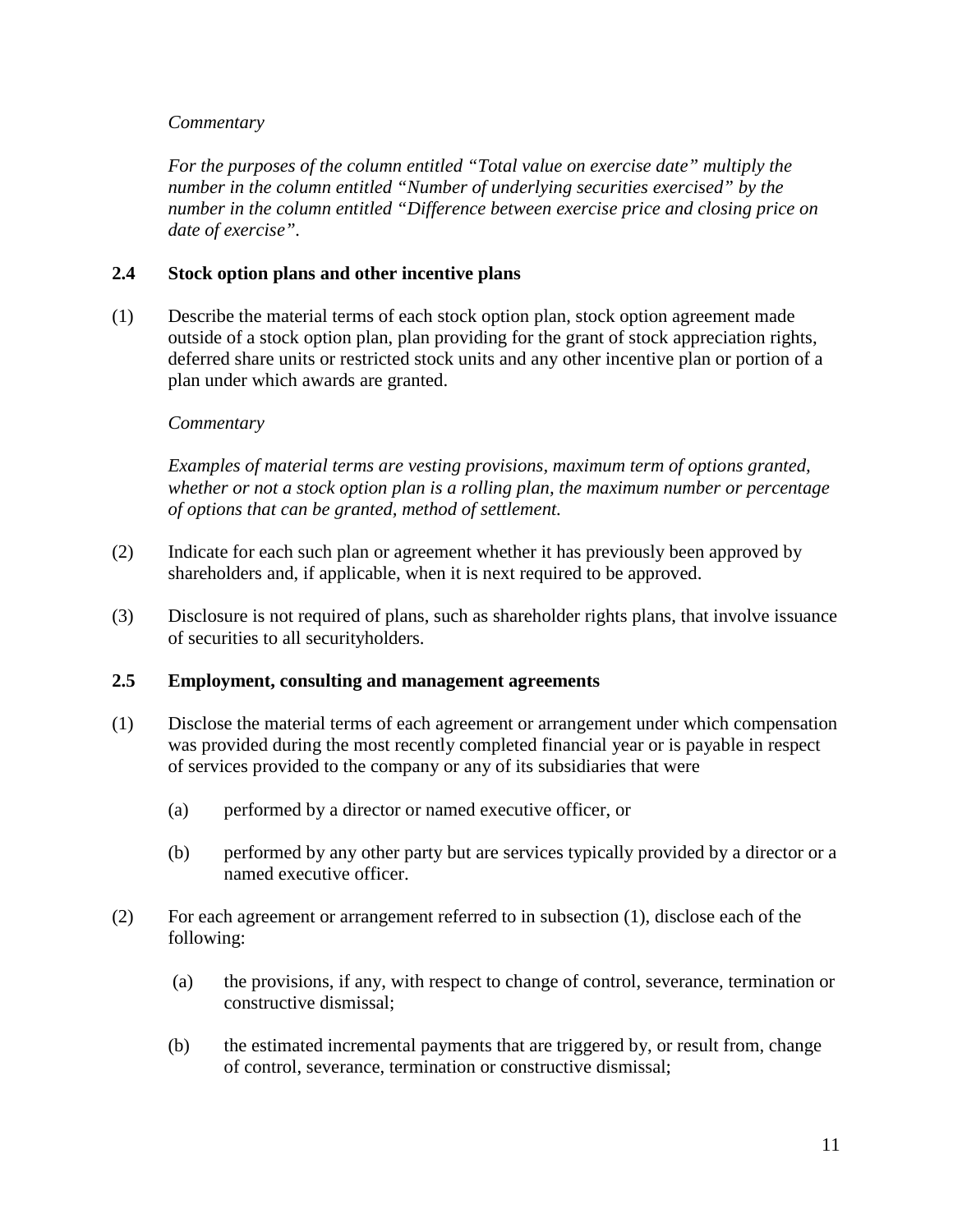(c) any relationship between the other party to the agreement and a director or named executive officer of the company or any of its subsidiaries.

## **2.6 Oversight and description of director and named executive officer compensation**

- (1) Disclose who determines director compensation and how and when it is determined.
- (2) Disclose who determines named executive officer compensation and how and when it is determined.
- (3) For each named executive officer, disclose each of the following:
	- (a) a description of all significant elements of compensation awarded to, earned by, paid or payable to the named executive officer for the most recently completed financial year, including at a minimum each element of compensation that accounts for 10% or more of the named executive officer's total compensation;
	- (b) whether total compensation or any significant element of total compensation is tied to one or more performance criteria or goals, including for example, milestones, agreements or transactions and, if so,
		- (i) describe the performance criteria and goals, and
		- (ii) indicate the weight or approximate weight assigned to each performance criterion or goal;
	- (c) any significant events that have occurred during the most recently completed financial year that have significantly affected compensation including whether any performance criterion or goal was waived or changed and, if so, why;
	- (d) how the company determines the amount to be paid for each significant element of compensation referred to in paragraph (a), including whether the process is based on objective, identifiable measures or a subjective decision;
	- (e) whether a peer group is used to determine compensation and, if so, describe the peer group and why it is considered appropriate;
	- (f) any significant changes to the company's compensation policies that were made during or after the most recently completed financial year that could or will have an effect on director or named executive officer compensation.
- (4) Despite subsection (3), if a reasonable person would consider that disclosure of a previously undisclosed specific performance criterion or goal would seriously prejudice the company's interests, the company is not required to disclose the criterion or goal provided that the company does each of the following: